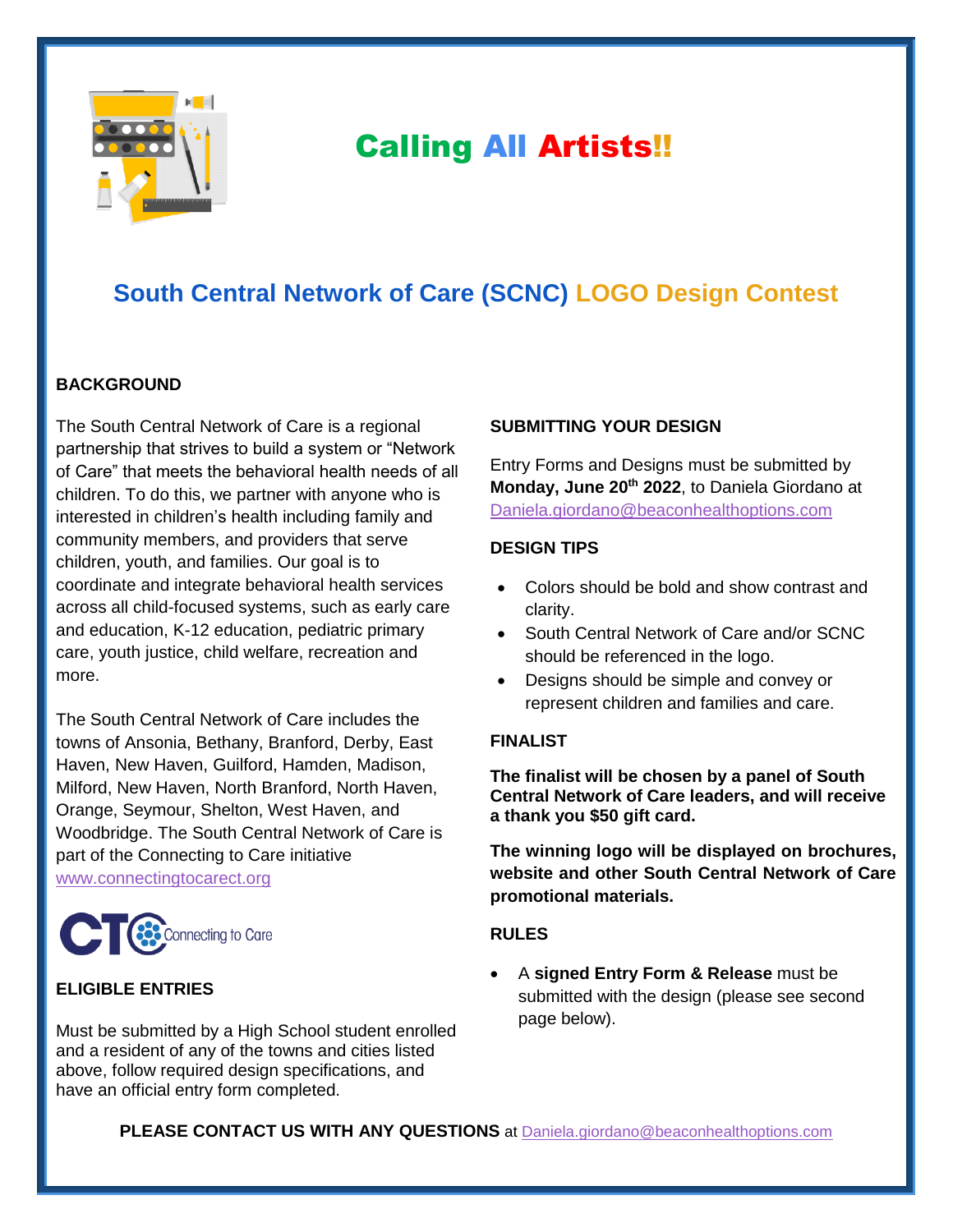|                                                                                                                                                                                                                                                                                                                                                                                                                                                                                                                                                                                                                                                                                                                                                                          |                                                                                                                                                                                                                               | <b>South Central</b><br>Network of<br><b>Care Logo</b><br><b>Design</b><br><b>Contest Entry</b><br>Form &<br><b>Release</b> |
|--------------------------------------------------------------------------------------------------------------------------------------------------------------------------------------------------------------------------------------------------------------------------------------------------------------------------------------------------------------------------------------------------------------------------------------------------------------------------------------------------------------------------------------------------------------------------------------------------------------------------------------------------------------------------------------------------------------------------------------------------------------------------|-------------------------------------------------------------------------------------------------------------------------------------------------------------------------------------------------------------------------------|-----------------------------------------------------------------------------------------------------------------------------|
|                                                                                                                                                                                                                                                                                                                                                                                                                                                                                                                                                                                                                                                                                                                                                                          | Name of student artist: Name of Student and Students and Students and Students and Students and Students and Students and Students and Students and Students and Students and Students and Students and Students and Students |                                                                                                                             |
|                                                                                                                                                                                                                                                                                                                                                                                                                                                                                                                                                                                                                                                                                                                                                                          |                                                                                                                                                                                                                               |                                                                                                                             |
|                                                                                                                                                                                                                                                                                                                                                                                                                                                                                                                                                                                                                                                                                                                                                                          |                                                                                                                                                                                                                               |                                                                                                                             |
|                                                                                                                                                                                                                                                                                                                                                                                                                                                                                                                                                                                                                                                                                                                                                                          |                                                                                                                                                                                                                               |                                                                                                                             |
|                                                                                                                                                                                                                                                                                                                                                                                                                                                                                                                                                                                                                                                                                                                                                                          |                                                                                                                                                                                                                               |                                                                                                                             |
| Explanation of design:                                                                                                                                                                                                                                                                                                                                                                                                                                                                                                                                                                                                                                                                                                                                                   |                                                                                                                                                                                                                               |                                                                                                                             |
|                                                                                                                                                                                                                                                                                                                                                                                                                                                                                                                                                                                                                                                                                                                                                                          |                                                                                                                                                                                                                               |                                                                                                                             |
|                                                                                                                                                                                                                                                                                                                                                                                                                                                                                                                                                                                                                                                                                                                                                                          |                                                                                                                                                                                                                               |                                                                                                                             |
|                                                                                                                                                                                                                                                                                                                                                                                                                                                                                                                                                                                                                                                                                                                                                                          |                                                                                                                                                                                                                               |                                                                                                                             |
|                                                                                                                                                                                                                                                                                                                                                                                                                                                                                                                                                                                                                                                                                                                                                                          |                                                                                                                                                                                                                               |                                                                                                                             |
| By signing this required release form, I hereby acknowledge, that if my design is selected as the winning logo<br>design, South Central Network of Care will become owner of all rights connected with the design. South Central<br>Network of Care will have exclusive rights to reproduce and distribute the work. I understand the South Central<br>Network of Care shall have the right to alter the final design prior to reproduction according to formatting and<br>printing needs. South Central Network of Care does not assume any responsibility for artwork submitted and are<br>not responsible for loss or damage of entries. I understand the design/artwork is my original work and I have not<br>violated any copyright, patent and/or plagiarism laws. |                                                                                                                                                                                                                               |                                                                                                                             |
|                                                                                                                                                                                                                                                                                                                                                                                                                                                                                                                                                                                                                                                                                                                                                                          |                                                                                                                                                                                                                               |                                                                                                                             |
|                                                                                                                                                                                                                                                                                                                                                                                                                                                                                                                                                                                                                                                                                                                                                                          |                                                                                                                                                                                                                               |                                                                                                                             |
| Entry forms and designs must be submitted by Monday, June 20 <sup>th</sup> 2022 to:                                                                                                                                                                                                                                                                                                                                                                                                                                                                                                                                                                                                                                                                                      |                                                                                                                                                                                                                               |                                                                                                                             |
| Daniela.giordano@beaconhealthoptions.com                                                                                                                                                                                                                                                                                                                                                                                                                                                                                                                                                                                                                                                                                                                                 |                                                                                                                                                                                                                               |                                                                                                                             |